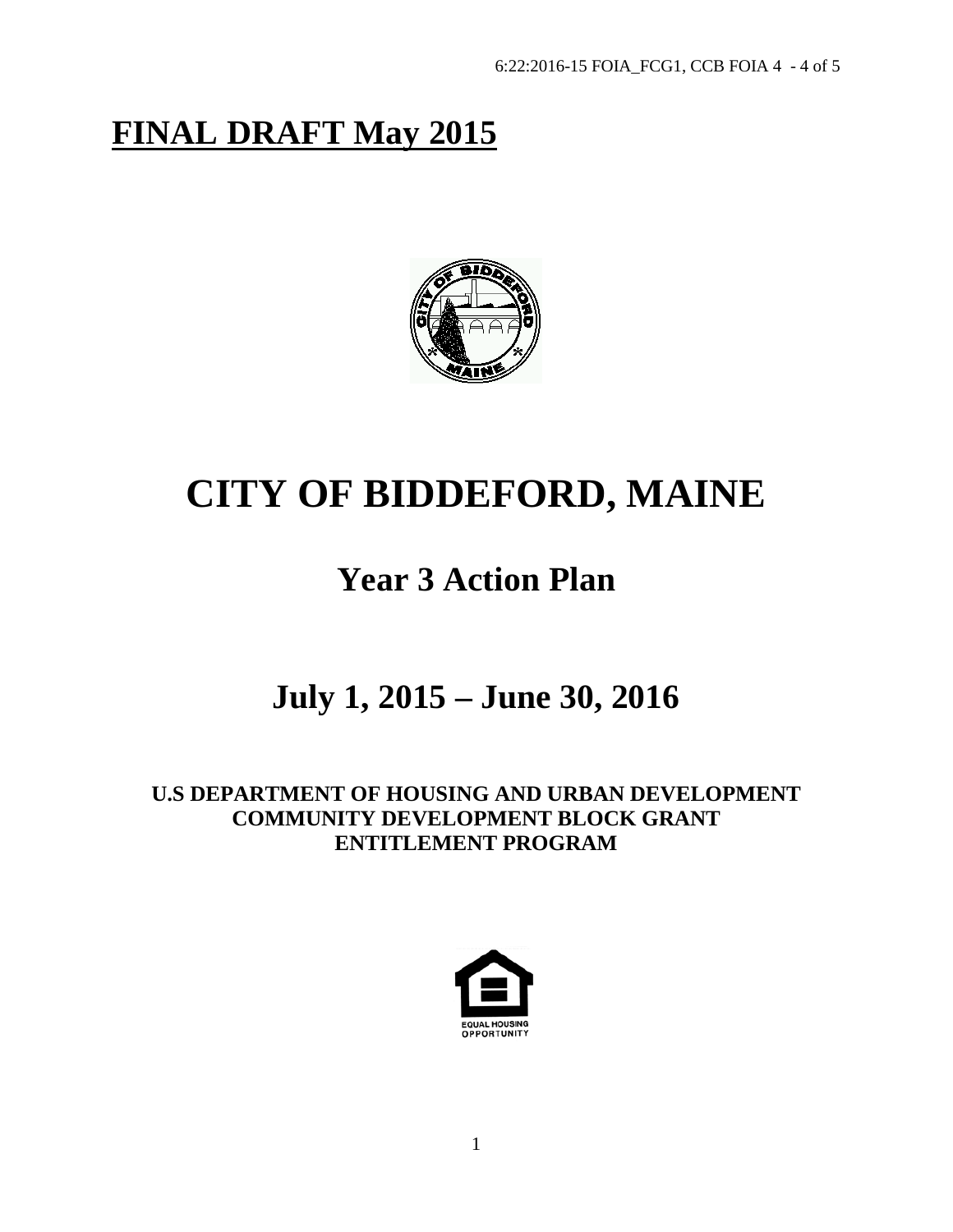#### **The City's Entitlement Mission Statement is as follows:**

"To create a Strategic Plan for the next five years that continues to enhance the community and economic development of the City of Biddeford through targeted public facility and infrastructure improvements, social services, housing, economic development projects, and activities that benefit residents, including low to moderate income persons and special needs population groups."

#### **Objectives and Outcomes**

The following are the priorities, objectives and outcomes for the new Consolidated 5 Year Plan that began on July  $1<sup>st</sup>$ , 2013. These priorities, objectives and outcomes also are part of each individual year's Action Plan. Detailed projects and programs for each of the five years are developed and prioritized from this list. Priorities are listed in the order in which they rank (highest Priority #1, etc.) Each is also addressed within narrative of the Consolidated Plan and are part of the multifaceted approach to continue to address the City's issues. It should be noted that although Infrastructure is Priority 1 that from comments collected at the Public Hearings and from the Citizens Advisory Committee, Priority 2, Housing, is to be funded equally with Infrastructure.

#### **INFRASTRUCTURE**

**Priority 1** - To eliminate slum and blight in the downtown area through infrastructure and public facilities improvements that benefit LMI neighborhoods.

HUD OBJECTIVE – CREATING A SUITABLE LIVING ENVIRONMENT Outcome – Improving sustainbility by promoting viable communities

Objective 1 - Increase access and provide public facilities that provide for the health and safety of residents in LMI neighborhoods.

- Actions**:** 1. Implement sidewalk and other street improvements, ADA projects and beautification projects in LMI neighborhoods for safe and adequate access to services and facilities.
	- 2. Implement park, trail and walkway developments in LMI neighborhoods for safe and adequate recreation needs through acquisition, demolition and redevelopment.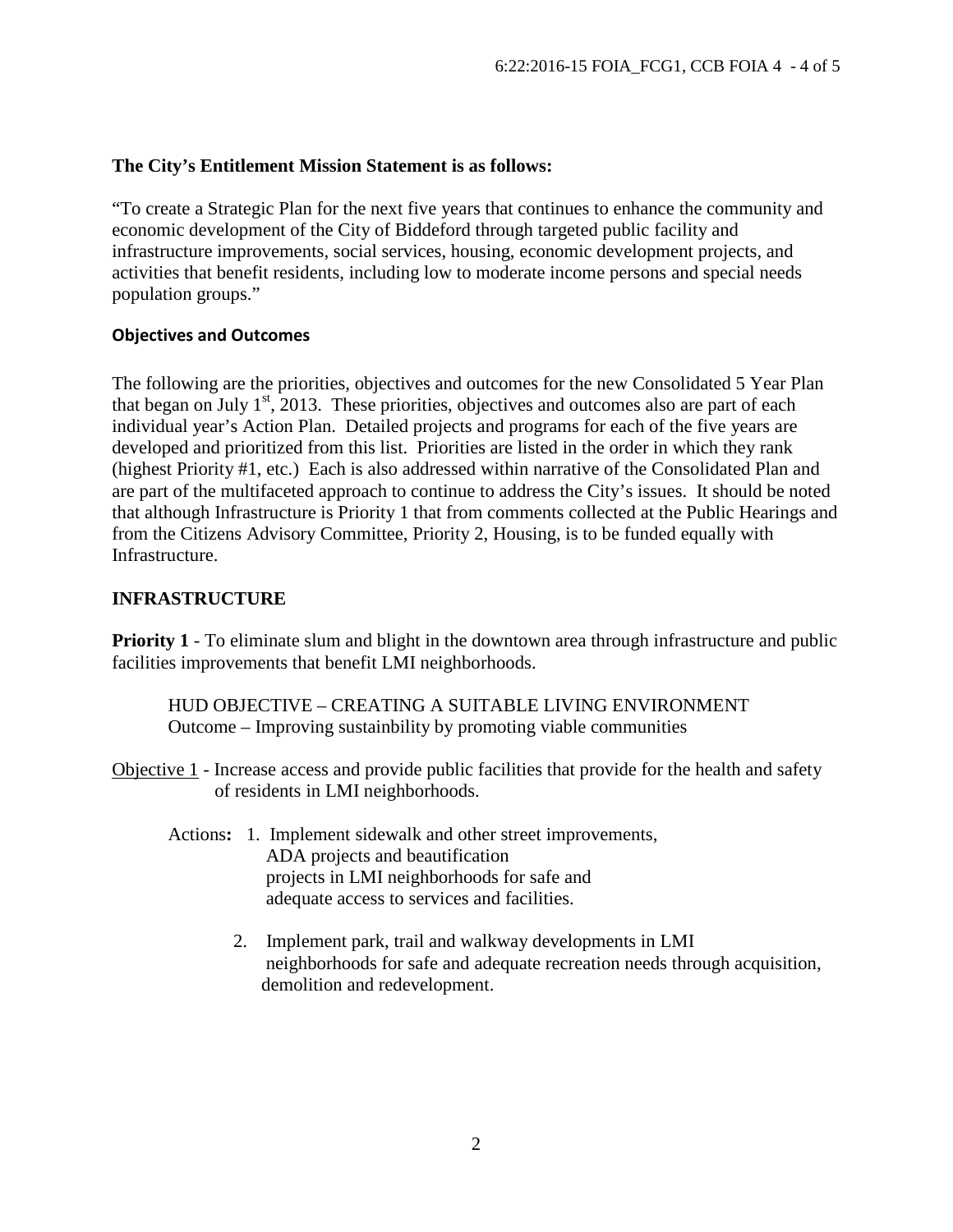#### **ECONOMIC DEVELOPMENT**

HUD OBJECTIVE – CREATING ECONOMIC OPPORTUNITIES Outcome – Improving sustainability by promoting viable communities

Objective 2 - Increase business attraction to promote job creation

- Actions: 1. Provide loan/grant assitance to commercial property owners and businesses through a Downtown Micro Loan Program.
	- 2. Provide for projects that increase the economic viability of the downtown.
	- 3. Implement sustainable energy related projects in the downtown.

#### **HOUSING**

**Priority 2** - To provide a strategy to meet the increasing need for transitional to affordable and supportive housing.

HUD OBJECTIVE – PROVIDING DECENT HOUSING Outcome – Improving availability or accessibility of units

- Objective 1 Increase the supply of safe and adequate affordable housing for low to moderate income persons.
	- Actions: 1. Consider making the City's "surplus" and/or tax acquired real estate available for the development of affordable housing.
		- 2. Consider revisions to the City's zoning and land use standards which would provide incentives, e.g. density bonuses for the development of affordable housing.
		- 3. In partnership with other public/private parties, explore the adaptive re-use and redevelopment of non-residential properties, e.g. mills, churches, etc. into affordable housing.
		- 4. Consider and implement when feasible combinations of housing and community space that support LMI neighborhoods and enhance opportunities for housing occupants.
- Objective 2 Preserve and upgrade the City's housing stock serving low to moderate income persons.
	- Actions: 1. Consider establishment of low interest loan programs to help finance the rehabilitation of the City's downtown housing stock.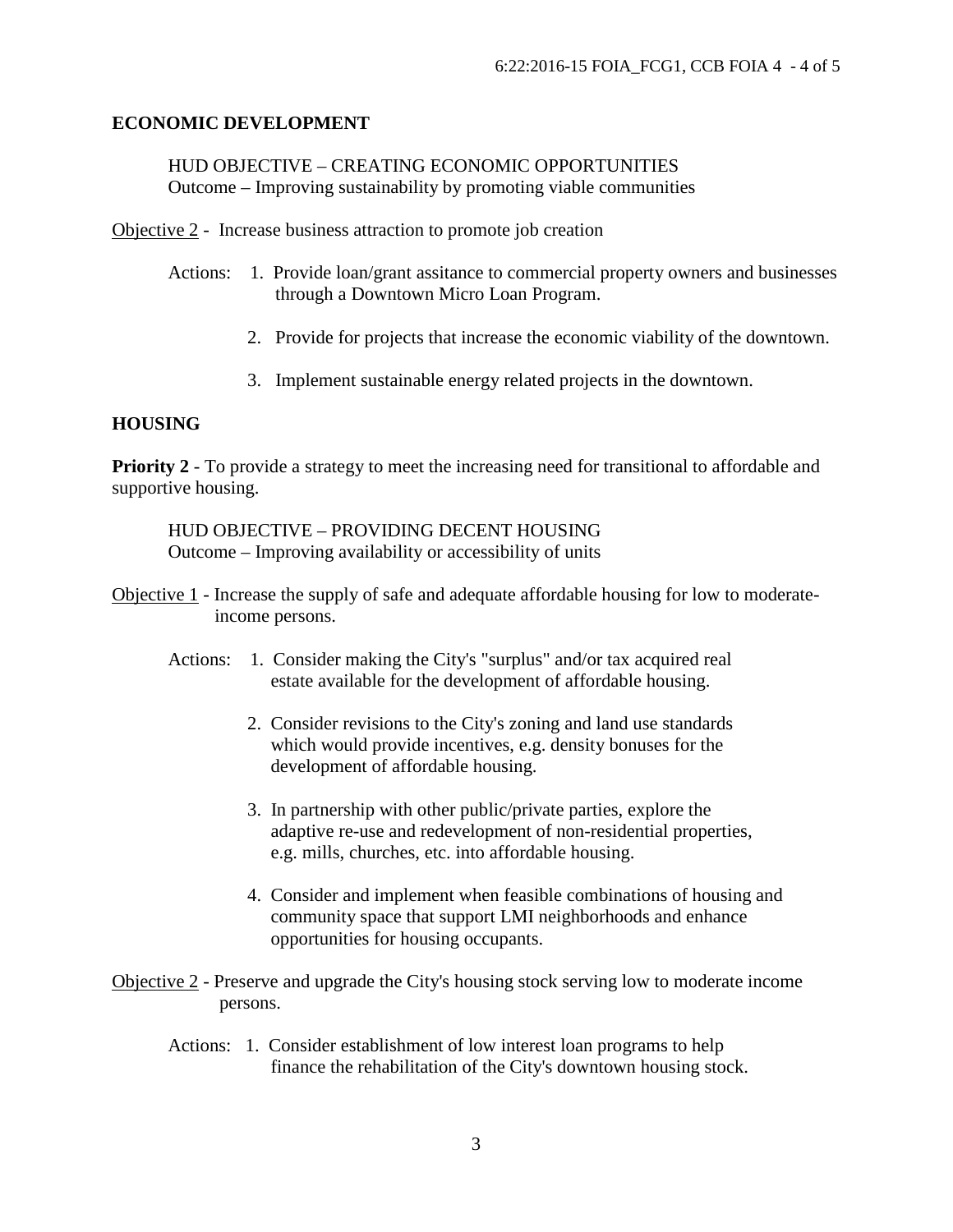- 2. Consider acquisition an demolition of blighted properties for construction of new housing when applicable.
- 3. Provide funding to low to moderate income homeowners for improvements comprised of energy conservation.
- 4. Consider establishment of low interest loan programs to help finance the rehabilitation of the City's downtown housing stock.
- 5. Undertake a systematic and concentrated program of code enforcement to ensure life safety standards are met and to prevent blighting influences on neighborhoods.
- 6. Encourage participation by landlords in the Biddeford Landlords Association and encourage partnerships that provide resources for landlords and tenants.

Objective 3 - Increase opportunities for homeownership for low and moderate income persons.

 Actions: 1. Consider a partnership with other public/private organizations to pool resources to help finance home ownership, e.g. down payments, loan assistance, mortgage interest rate write-downs, and other financing mechanisms.

#### **SOCIAL SERVICES**

 $\setminus$ 

**Priority 3** - Provide educational and work opportunities for homeless and low to moderate income persons, and special needs populations that provide avenues to obtain jobs and/or better paying work opportunities.

HUD OBJECTIVE – CREATING ECONOMIC OPPORTUNITIES Outcome – Improving availability or accessibility of units or services

- Objective 1 Increase the economic prosperity of homeless and low to moderate income persons, and special needs populations, and their ability to afford housing, and health and safety amenities by providing work opportunities and partnerships that provide housing and housing services.
	- Actions: 1. Provide opportunities for homeless and low to moderate income persons, and special needs populations to particpate in work force preparedness and financial management programs that enhance their ability to have access to affordable housing.
		- 2. Provide child care and youth programs that increase the opportunity for homeless and low to moderate income persons, and special needs populations to attend educational and training programs, while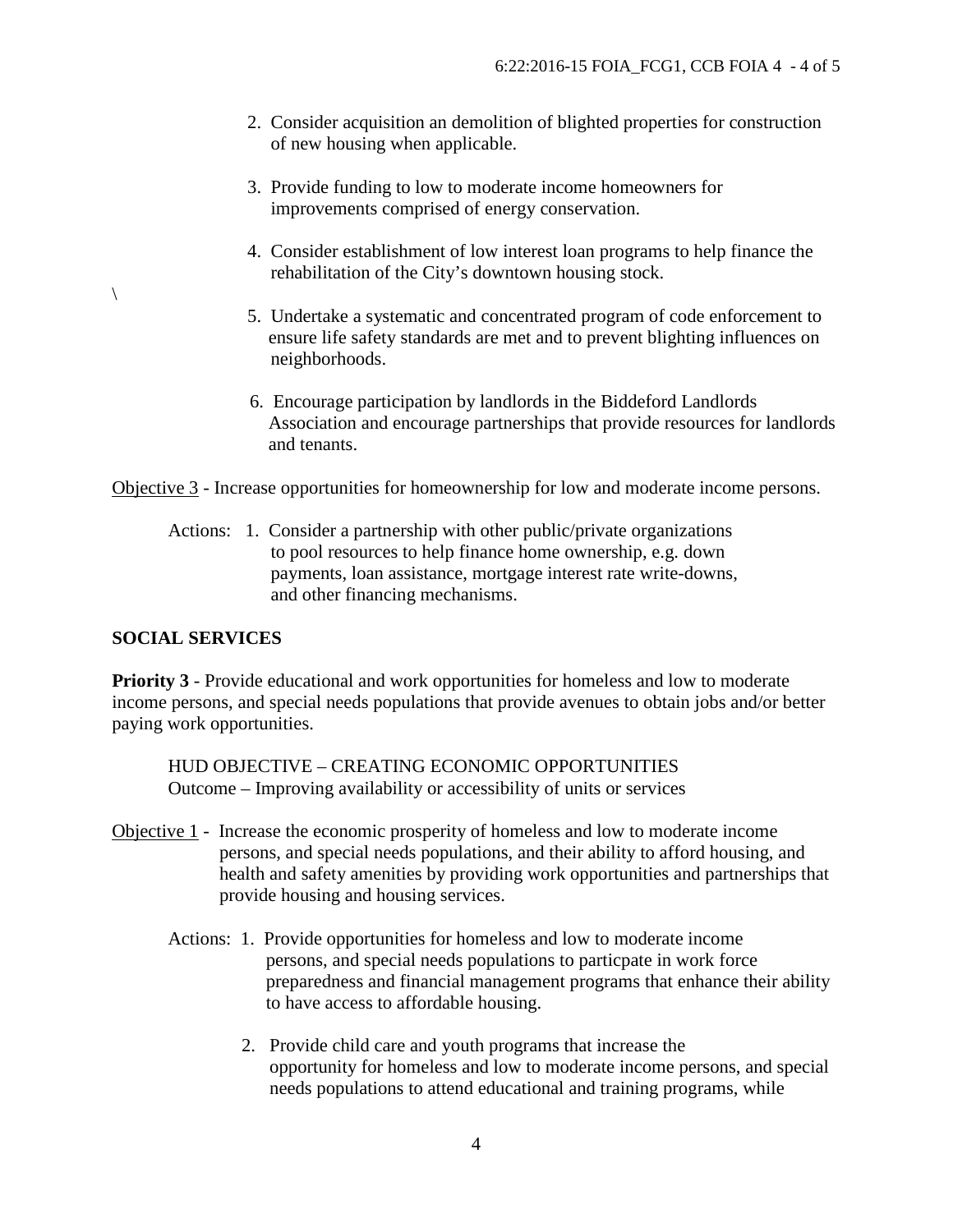providing enrichment programs for youths of all ages.

3. Link local programs to secondary education and training that would be the "next step" for low to moderate income persons, homeless and special needs populations, and implement training and educational programs for these populations.

**Priority 4** - Implement strategies to aid the elderly and special needs populations with access to information and services to increase health and safety and reduce reliance on the City's overburdened Health and Welfare Department that can only provide minimal assistance.

HUD OBJECTIVE – CREATING A SUITABLE LIVING ENVIRONMENT Outcome – Improving availability or accessibity of units or services

Objective 1 - Improve the health and safety of the elderly and special needs populations.

 Actions: 1. Provide and coordinate programs that outreach to the elderly and enable the elderly to access assistance that enhances their quality of life.

**Priority 5** - To reinforce and strengthen the emergency shelter and transitional housing system that is already in place which includes housing, counseling, education and a wide variety of homeless, special needs and LMI assistance.

Objective 1 - Assist and work with the City's Health and Welfare Department, volunteer organizations and agencies to seek collaborative efforts to assist homeless, low to moderate income and special needs populations in Biddeford.

Actions: 1. Encourage network meetings of area resources and services.

\* The following falls under all priority listings and pertains to special needs populations thus giving it a stand alone Objective and Action.

Objective 1 - Provide for a seamless network of social services and assistance for special needs populations.

 Actions: 1. Continue to gather all social service information and examine gaps in existing systems for all special needs population groups (includes diagnostic, rehabilitative, educational, housing and work opportunities).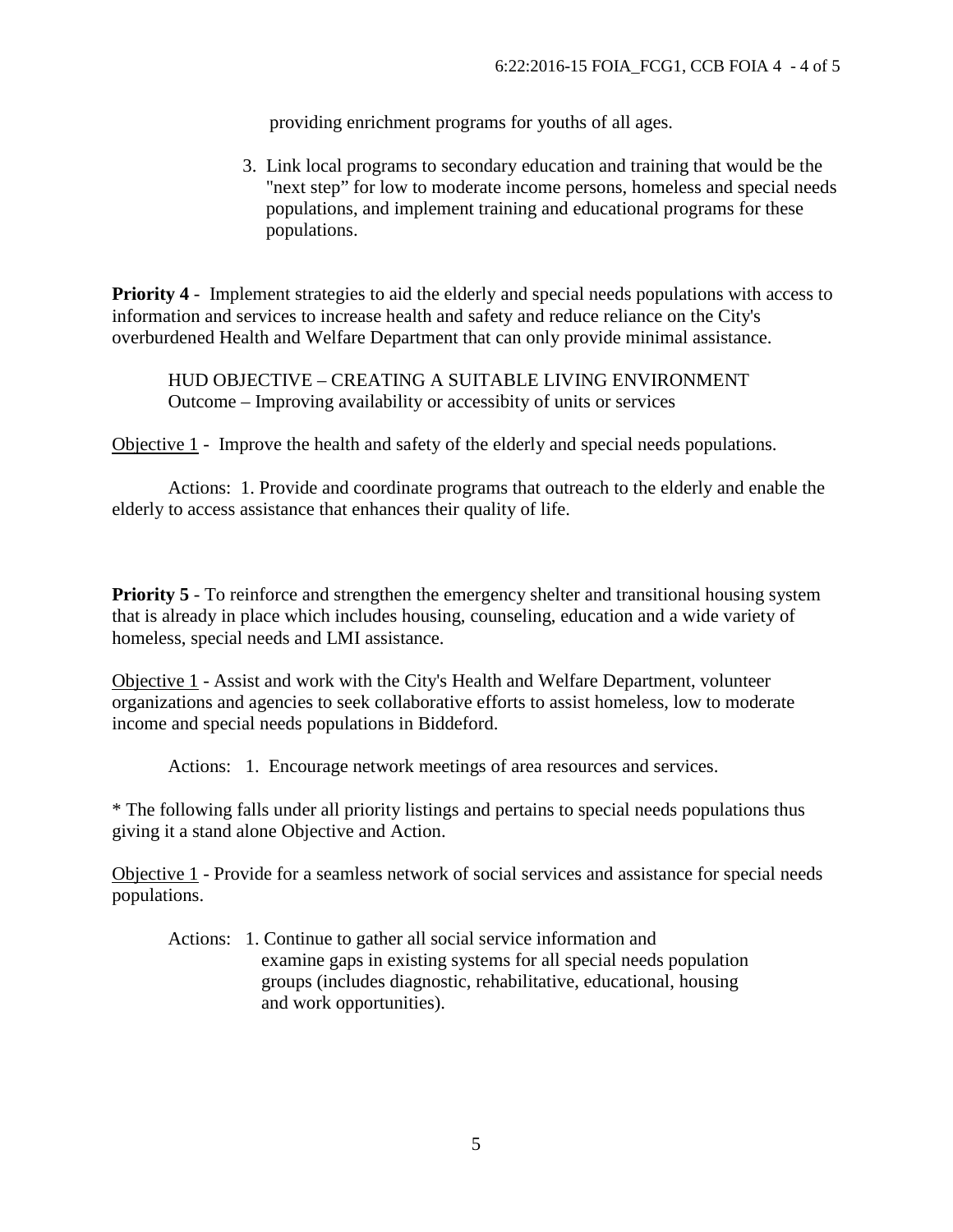The City's number one priority non-housing need is infrastructure. This need is followed by housing and public services. However, according to the 5-Year Consolidated Plan Infrastructure and Housing are to be equally funding.

Year 3 Projects are detailed below under their respective objectives and actions. Also listed are those projects from the current Year 2 Action Plan proposed for reallocation and/or to be carried over from Year 2. Year 2 is the current project year from July  $1<sup>st</sup>$ , 2014 to June 30<sup>th</sup>, 2015.

Construction/reconstruction of sidewalks, other street improvements and additional qualifying sidewalks is targeted for a total of \$109,274 (25%), \$109,274 (25%) for housing projects, and \$45,565 (10%) for Park Projects

The Micro Loan Program is to be funded at \$20,000 (5%), Public services are targeted to LMI citizens citywide and are funded for a total of \$65,564 (15%) for implementation of new services and expansion of current services. Administration is funded at \$87,419 (20%). Approximately 80% of the total funds will go to benefit LMI citizens.

The budget is based on \$437,096 that has been allocated for Year 3.

#### *The total carryover of funds from Year 1 will be approximately \$200,000.*

1. Identify specific long-term and short-term community development objectives (including economic development activities that create jobs), developed in accordance with the statutory goals described in section 24 CFR 91.1 and the primary objective of the CDBG program to provide decent housing and a suitable living environment and expand economic opportunities, principally for low- and moderate-income persons.

### **Infrastructure**

**Priority 1** - To eliminate slum and blight in the downtown area through infrastructure and public facilities improvements that benefit LMI neighborhoods.

HUD OBJECTIVE – CREATING A SUITABLE LIVING ENVIRONMENT Outcome – Improving sustainbility by promoting viable communities

Objective 1 - Increase access and provide public facilities that provide for the health and safety of residents in LMI neighborhoods.

> Actions**:** 1. Implement sidewalk and other street improvements, ADA projects and beautification projects in LMI neighborhoods for safe and adequate access to services and facilities.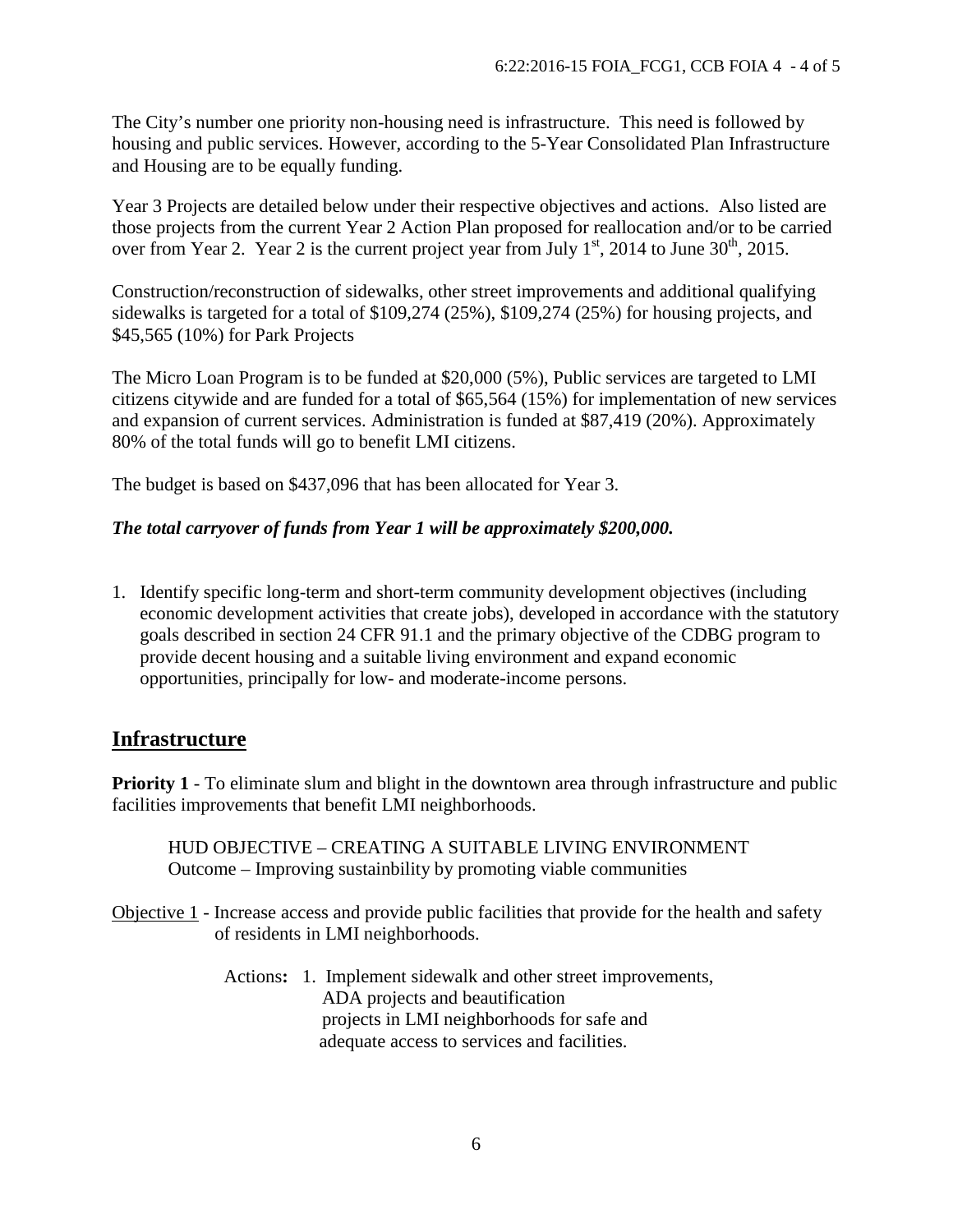Project Title: Sidewalk Improvements Timeline: July 1, 2015 to June 30th, 2016 Cost: \$109,274 Benefit: 1,000+/-feet

The City of Biddeford has once again determined that the reconstruction/construction of sidewalks is a top priority. The following is a list of projects for consideration in Year 3.

- 1) Main Street Sidewalk continue sidewalk/Electrical project
	- a. Both sides from Alfred to Adams Street/Lincoln Street, (Construction to be from Alfred to York north side and Alfred to Washington South Side)
	- b. At least 100' up each side street along the route
	- c. Shevenelle Park for potential utility infrastructure
- 2) South Street
	- a. Both sides Green to Elm Street, approx. 550'
	- b. North side from Kossuth Street to Green Street, approx 280'
	- c. At least 100' up side streets along route
	- d. Both sides between Bradbury Street and May Street
- 3) Green Street
	- a. Clear both sides from South to Center Street, approx 400'
- 4) Jefferson Street
	- a. Clear sections that have not been done, from Main St. to Adams St, approx 1000'
	- b. Clear 100' up sides streets in those sections

In addition, Lincoln Street continues to be at the top of the list but there are design issues since mill buildings are located on one side of the street and there is a question as to if sidewalks should be on both sides of the street. Currently, there are sidewalks on only one side of the street. The design for this street will need to take into consideration the possibility of future businesses locating on this street. The street needs full base reconstruction and has not had major maintanance of any kind since the 1970s. The street is in poor condition and both the street and sidewalks are badly deteriorated posing safety threats.

Water Street from Main to Sullivan, portions of Elm Street on the west side from Lincoln to West Street, and others located in LMI Census tracts are also under consideration.

With the redevelopment of the MERC site and Mill Complex, construction and/or reconstruction of sidewalks and installation of lighting and other amenities on Pearl Street, Stone Street, and McArthur Way in Census Tract 2502-02 Block Group 6 is a project being considered for Year 3. The possibility of new street lighting and other amenities is also a consideration when any sidewalk is reconstructed/constructed.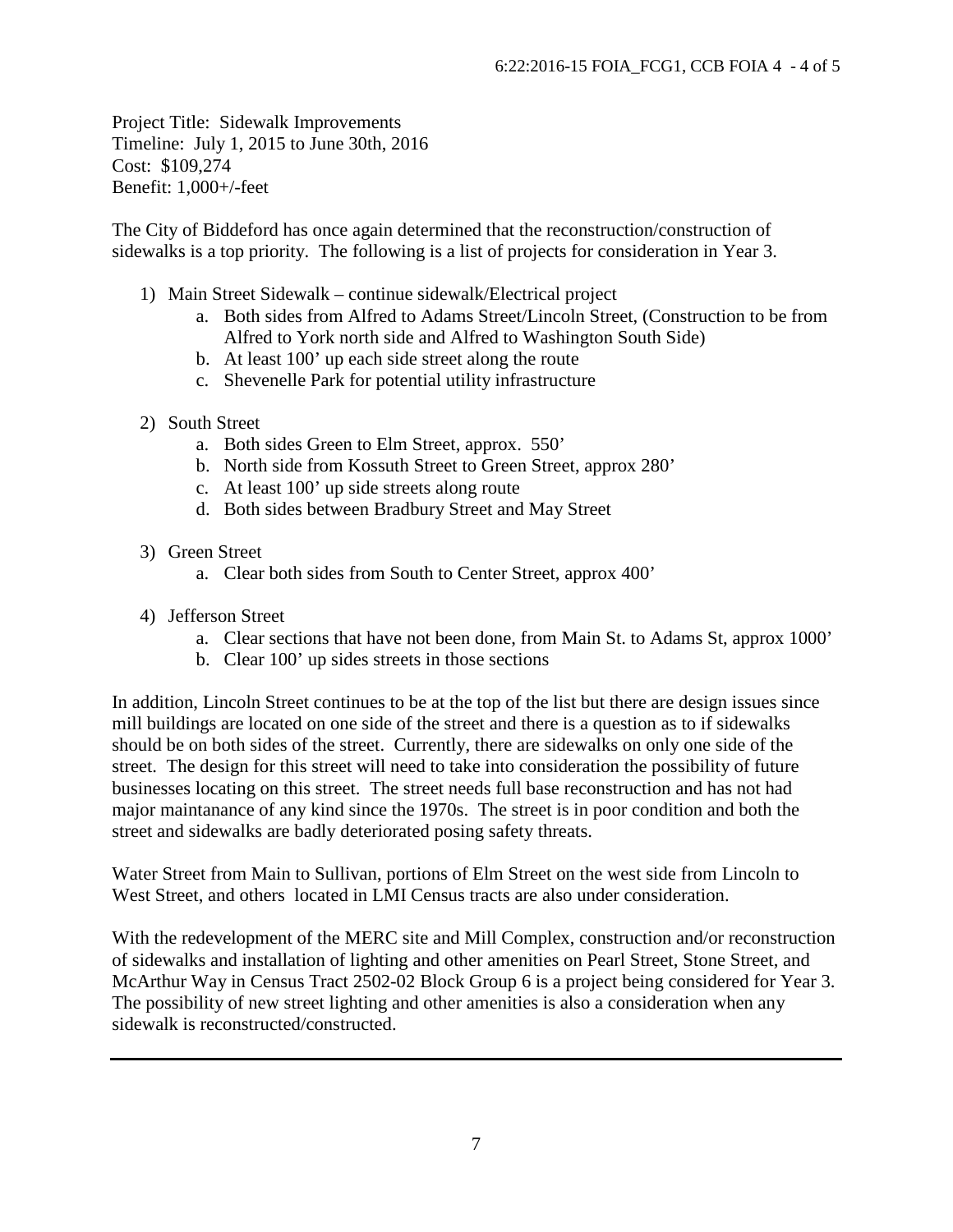Project Title: Park Projects Timeline: July 1, 2015 to June 30th, 2016 Cost: \$45,565 Benefit: TBD

This year, the City targeted CDBG funds for park improvements for May Field as a top priority. This field is a public playing field in May Park on May Street. This field serves as a game field and as a family play area in the park. The field will need to be closed if improvements are not made to reduce drainage problems. This would significantly reduce the use of the park. The improvements will make this play area safe and useable for the public, and enhance this popular park. Proposed improvements include but are not limited to installation of a perimeter drainage system and regrading of the area adjacent to the field to direct surface runoff from entering onto and running across the infield area. Under drain piping is also proposed to be installed along the fence lines to collect and convey runoff from the infield play area. Gutters are proposed to be installed along the eaves of the dugout roofs to collect roof water and direct it away from the infield.

The City also owns the Diamond Match property which is a large parcel of land located along the Saco River in Census Tract 252\_01 Block Group 4. The City of Biddeford began restoration planning in 2005 by assessing the condition of the site through a Brownsfields Development Grant. Woodard & Curan completed Phase 1 and 2 of site assessments at the property and Maine Department of Environmental Covenants in April 2008 with final deed recording taking place in November of 2008.

The City plans to convert this former industrial site into a public park with the park becoming part of the "river walk" trail system along the river. The park will retain, to the extent possible, the natural characterof the riverside habitat by retaining indigenous trees and shrubs, limiting site clearing, and utilizing granite slabs (currently at the site) for development into an amphitheater with seating. The park will include walking paths, an outdoor amphitheater, play space, open space, and river views, and will be free and open to the public. Its location in an LMI Census tract will allow residents access to recreational activities and an increased quality of life for residents. In addition, the neighboring Census Tract 252-01 Block Group 1 is comprised of the highest LMI percentage in the City (85.9%) and residents who live in this area are within walking distance to the park. The City completed Phase 1 of development of the park in 2014. In Phase 2 as listed above construction will begin to develop the park's trails, play space and amphitheater.

The City will also consider additional park space on City owned property designated for park usage in LMI Census tracts, including any outstanding work to be conducted in the Williams Court Park Extension Project. Construction of additional park space on City owned and designated space could include demolition, construction of access roadways, parking and park development. In efforts to provide green space in dense LMI neighborhoods, the City will also consider acquisition of property according to HUD proceedures when opportunities may present themselves in Year 3 of the new 5-Year Consolidated Plan.

\_\_\_\_\_\_\_\_\_\_\_\_\_\_\_\_\_\_\_\_\_\_\_\_\_\_\_\_\_\_\_\_\_\_\_\_\_\_\_\_\_\_\_\_\_\_\_\_\_\_\_\_\_\_\_\_\_\_\_\_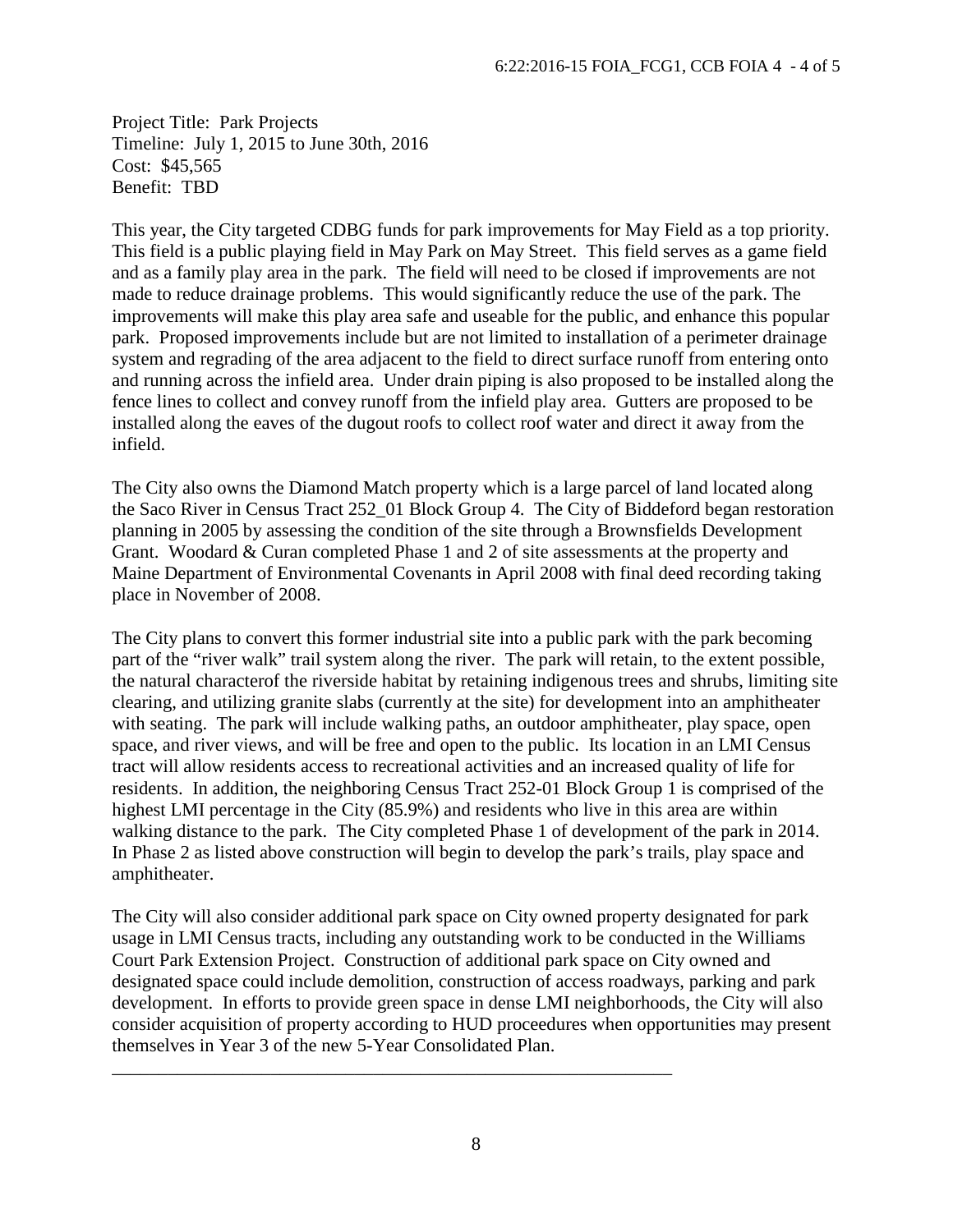### **Economic Development**

**Priority 1** - To eliminate slum and blight in the downtown area through infrastructure and public facilities improvements that benefit LMI neighborhoods.

HUD OBJECTIVE – CREATING ECONOMIC OPPORTUNITIES Outcome – Improving sustainability by promoting viable communities

Objective 2 - Increase business attraction to promote job creation.

 Actions: 1. Provide loan/grant assitance to commercial property owners and businesses through a Downtown Micro Loan Program.

Project Title: Micro Enterprise Loan Program Timeline: July 1, 2015 to June 30th, 2016 Cost: \$20,000 Benefit: Job creation (TBD)

A Micro Enterprise is typically a commercial enterprise with 5 or fewer employees including the owner. A micro enterprise loan provides credit to establish, stabilize or expand an eligible micro enterpirse. The loan can also be used for technical assistance and or to provide general support to the business including equipment and renovations. The owner, or at least 51% of the employees, must be low or moderate income, or the business must create 1 full time or 2 part time jobs per \$20,000. The business must be located within the City of Biddeford. This expanded program will continue to be used to provide funding to encourage the development and location of micro enterprises within the City. The program is implemented in partnership with the Biddeford Saco Area Economic Development Corporation.

## **Community Development**

**Priority 4** - Implement strategies to aid the elderly and special needs populations with access to information and services to increase health and safety and reduce reliance on the City's overburdened Health and Welfare Department that can only provide minimal assistance.

HUD OBJECTIVE – CREATING A SUITABLE LIVING ENVIRONMENT Outcome – Improving availability or accessibity of units or services

Objective 1 - Improve the health and safety of the elderly and special needs populations.

 Actions: 1. Provide and coordinate programs that outreach to the elderly and enable the elderly to access assistance that enhances their quality of life.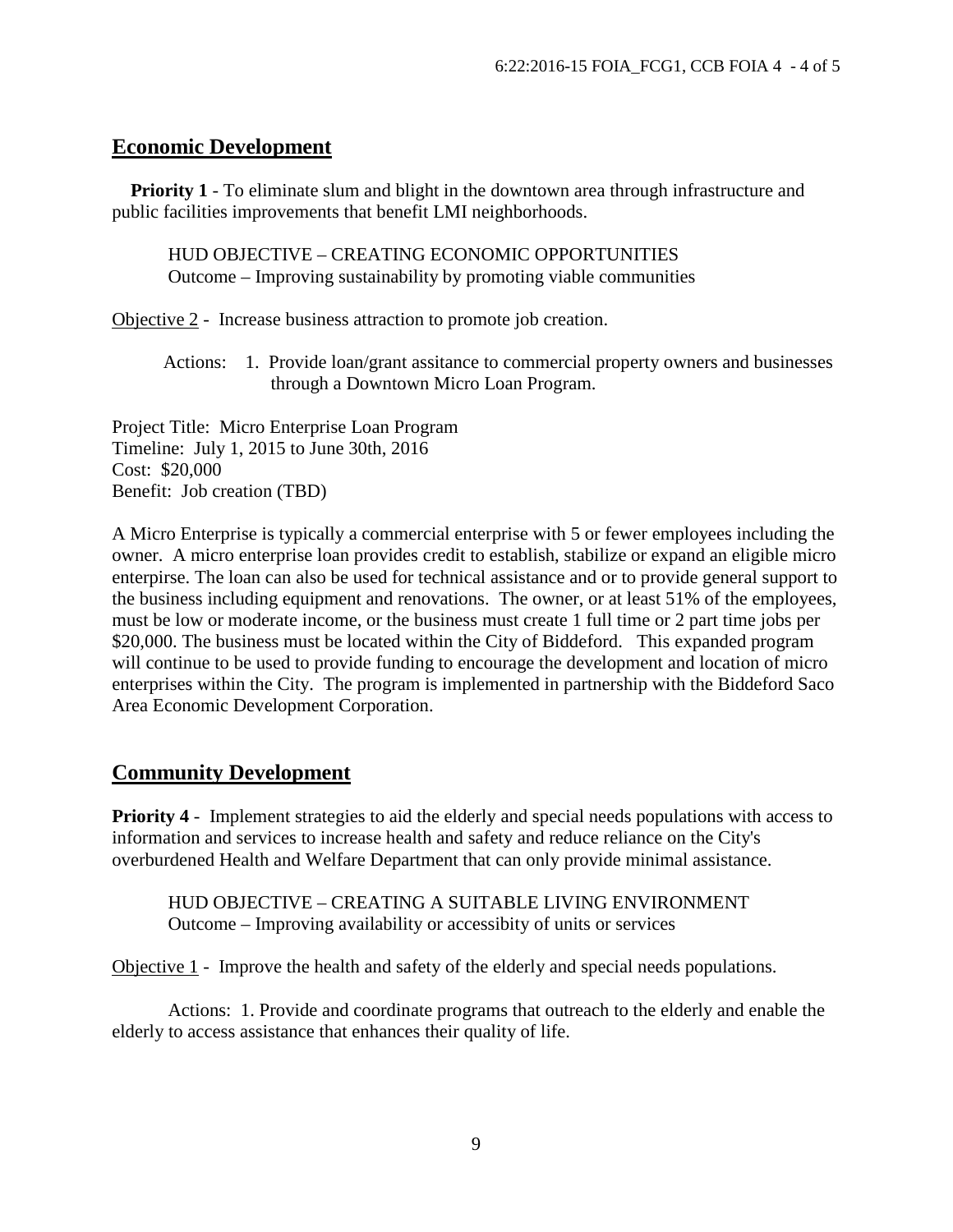Project Title: Southern Maine Agency on Aging – Meals on Wheels Timeline: July 1, 2015 to June  $30<sup>th</sup>$ , 2016 Cost: \$16,000 Inkind Commitment \$41,856 Numbers To Be Served/Benefit: 110

The Southern Maine Agency (SMAA) on Aging's Meals on Wheels program provides nutritious meals to homebound, older and disabled adults living in York and Cumberland counties of Maine. In addition to a nutritious meal, Meals on Wheels provides valuable socialization and safety checks for participants. A corps of more than 300 volunteers delivered 160,362 meals to 1,690 homebound older and disabled people in southern Maine in FY2014. SMAA plans on serving 110 new Biddeford seniors in this expanded service.

CDBG funding is crucial at this time as the country is facing a new era in the utilization of Meals on Wheels. It is now considered a hunger alleviation program by the federal government. In fact, eliminating food insecurity in seniors is now the number one goal of the program. According to Agency research, elderly homebound people in Biddeford are needier than those in other major communities. According to a survey that every Meals on Wheels recipient receives and is required by the federal government, 71% of people receiving Meals on Wheels in Biddeford are determined to be at a high nutritional risk. In Portland it is 58%, in South Portland 54%, and the average of all 53 towns served by the Agency is 50%.) In addition, there are 44 older people in Biddeford receiving Commodity Food for Seniors, an Agency program. There are currently 13 Biddeford residents on the waiting list for that program.

The Agency is now in the late planning stage of developing regional hubs for our senior nutrition programs. Because of the significant need in Biddeford, it will be designated a hub for our SMAA's planned reorganization which is expected to be in place by the end of 2015. SMAA's plans include the hiring of additional staff for the new Biddeford hub.

The Agency also provides meals for special diets as needed: low-sodium, pureed, gluten-free, and vegetarian. The meals (either warm or frozen to be eaten when desired) are delivered four days a week, with two delivered on Tuesdays. The volunteer drivers check with recipients to ensure there are several meals available in the freezer in case stormy weather prevents regular delivery. Each meal provides at least a third of the person's RDA. A quart of milk is delivered weekly. The Agency will receive a referral from the senior, a family member or medical provider and will take the short eligibility test over the phone to establish status. The participant or family caregiver will also be referred to the Agency's department of Community Services to address other potential needs, such as family caregiver support, insurance concerns, or housing issues. The Agency will begin delivering Meals on Wheels to the participant (and to a family caregiver if needed); and within 9 days the participant will be visited at home to complete the application process and assessment. The Agency will conduct a reassessment every 6 months to determine continued need.

The City of Biddeford will provide space at the Ross Center for this expanded service.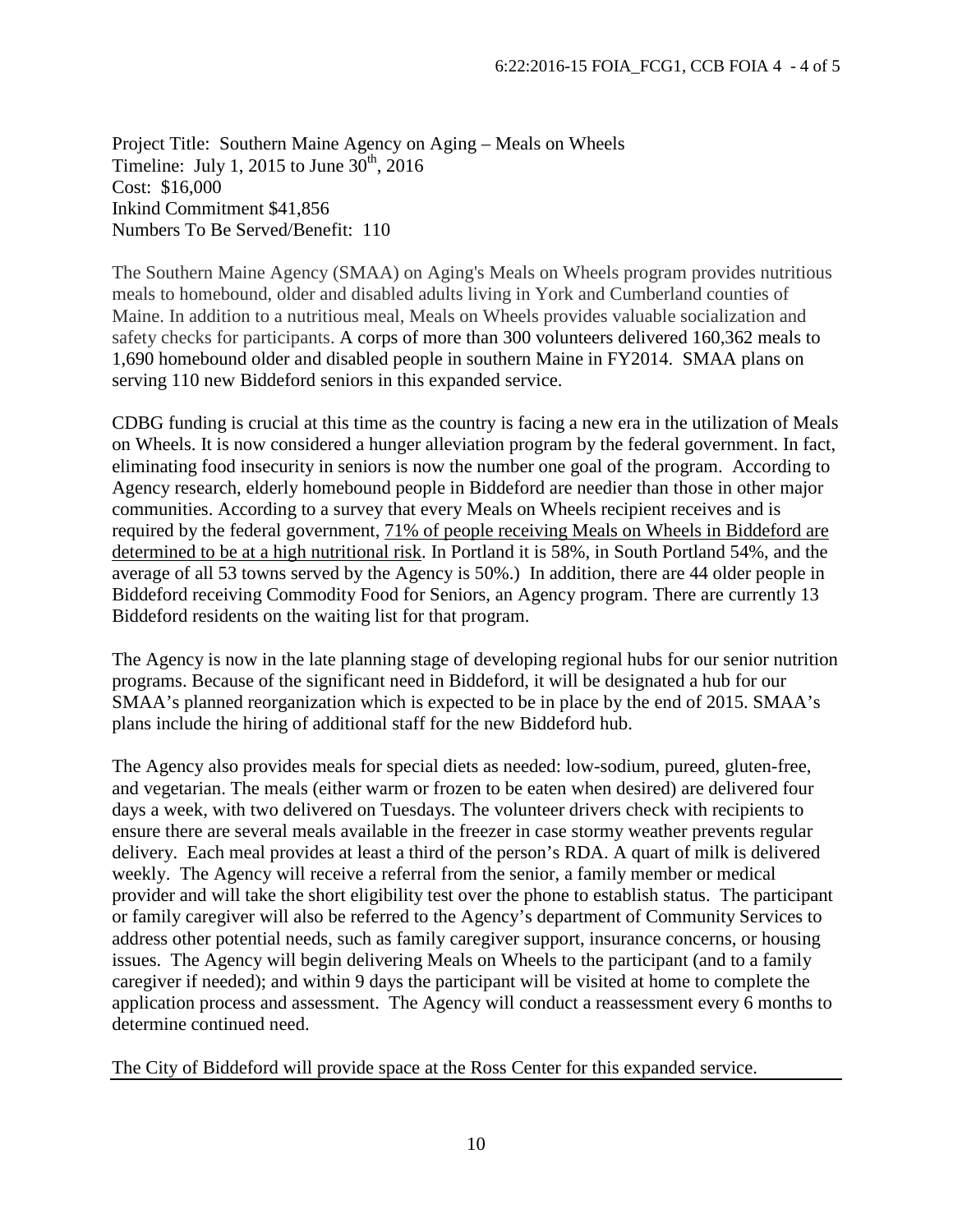**Priority 3** - Provide educational and work opportunities for homeless and low to moderate income persons, and special needs populations that provide avenues to obtain jobs and/or better paying work opportunities.

HUD OBJECTIVE – CREATING ECONOMIC OPPORTUNITIES Outcome – Improving availability or accessibility of units or services

- Objective 1 Increase the economic prosperity of homeless and low to moderate income persons, and special needs populations, and their ability to afford housing, and health and safety amenities by providing work opportunities and partnerships that provide housing and housing services.
	- Actions: 1. Provide child care and youth programs that increase the opportunity for homeless and low to moderate income persons, and special needs populations to attend educational and training programs, while providing enrichment programs for youths of all ages.

Project Title: ArtVan Program Timeline: July 1, 2015 to June 30th, 2016 Cost: \$4,000 Inkind Commitment: \$610 Numbers To Be Served/Benefit: 40

Many children and youth in the Mechanics Park, Bacon Street and downtown area live in low income housing and do not have ready access to traditional summer programs and lack opportunities for safe self expression, adult supervision and creative outlets for learning. Children who attend the 9-week ArtVan Program are provided a safe, creative and tangible way to express art and discover ways to beautify their neighborhood while working together. The program will continue to expand its program in partnership with the Canopy Park Resource Center on Bacon Street, Community Partnerships for Protecting Children, the University of New England, and local garden programs to engage referrals, provide space and volunteers, and provide artistic opportunities. In exchange, the ArtVan Program provides a "community arts" program that no entity has the staffing to provide. The program plans to serve additional youths in the program and provide new experiences for those returning to the program. Expanded opportunities for Biddeford youths include; expanding the "Teen Art" section with the Heart of Biddeford to be a larger part of the mill arts community, link with businesses that may use "youth art", and possibly provide particpants opportunities to market art products. Teens will be encouraged to participate in the program as mentors for the younger children, assisting program leaders, and developing neighborhood art that replaces unsightly graffiti. The program will be held at various parks and spaces, located in LMI Census Tracts.

This program provides a community-based group setting that is a natural environment for practicing verbal and nonverbal communication and interpersonal relationship skills. Learning to take turns and working through emotional triggers enhance youths' abilities to self-regulate emotions, planning, and executive functioning. Reflective check-ins, warm ups, open conversation, closing feedback, and sharing creative space fosters empathy and enhances self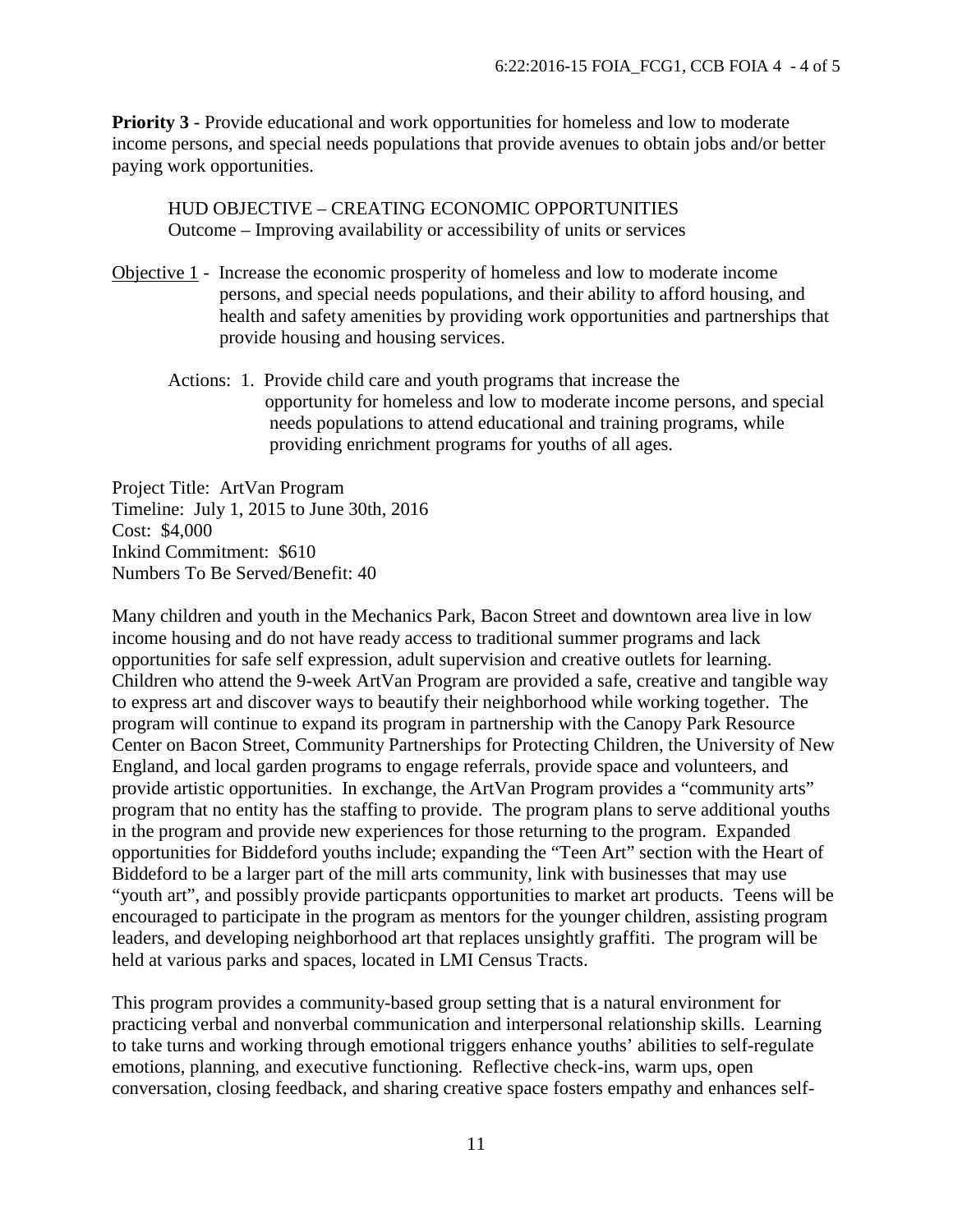esteem. The program also enables parents and guardians the time to particpate in training, parenting or work opportunities knowing that their child is in a supportive and supervised learning environment.

The crux of the program will be the creation of the art work for the 8th Annual Bacon Street Festival to be held in August. The art work will be comprised of recycled materials and will consist of large and small sculptures, as well as hanging and flat pieces. A Teen Art Team will also be a part of the festival.

> 3. Link local programs to secondary education and training that would be the "next step" for low to moderate income persons, homeless and special needs populations, and implement training and educational programs for these populations.

Project Title: Seeds of Hope Neighborhood Center - Seeds of Hope Career Center Timeline: July 1, 2015 to June 30th, 2016 Cost: \$10,000 Inkind Commitment: \$2,400 Numbers To Be Served/Benefit: 200

\_\_\_\_\_\_\_\_\_\_\_\_\_\_\_\_\_\_\_\_\_\_\_\_\_\_\_\_\_\_\_\_\_\_\_\_\_\_\_\_\_\_\_\_\_\_\_\_\_\_\_\_\_\_\_\_\_\_\_\_

Although the national news reprots an economic recovery, the unemployed and/or underemployed in Biddeford have not seen that turn around result in jobs. Many served at the Career Resource Center are trying to return to a work environment that is foreign to their previous work experience. The expectation of technological literacy and self confidence does not come easy for those served by the Center. The work the Center does is highy time intensive one-on-one coaching to help program participants prepare to join or rejoin the labor force.

With this increasing number of unemployed in the Biddeford area, and with the closing of the Career Center in Saco, the resources to help people with resume development, on-line applications, interviewing skills, etc. are now only located in Portland and Springvale. Many of the City's unemployed do not have the financial resources to travel to these communities.

The Seeds of Hope Neighborhood Center will continue to sponsor the space for the Career Center and expand the Center's resources to assist additional clients. The Career Center will continue to expand its partnerships with the MacArthur Library, City of Biddeford's General Assistance, the Career Center in Springvale, and Goodwill Workforce Solutions, of which the Career Center is a Workforce Solutions Site. The program will continue to provide expanded services including Biddeford OpenNet, that provides low income households with Internet access for job searches, applications, etc. The Center will also continue to provide basic skills programs, support groups, employer pre-screening processes, resume and interview preparedness. In addition, the Center will work on an additional section of their program targeted to specifically "at risk teens and young adults" who need the same career services.

\_\_\_\_\_\_\_\_\_\_\_\_\_\_\_\_\_\_\_\_\_\_\_\_\_\_\_\_\_\_\_\_\_\_\_\_\_\_\_\_\_\_\_\_\_\_\_\_\_\_\_\_\_\_\_\_\_\_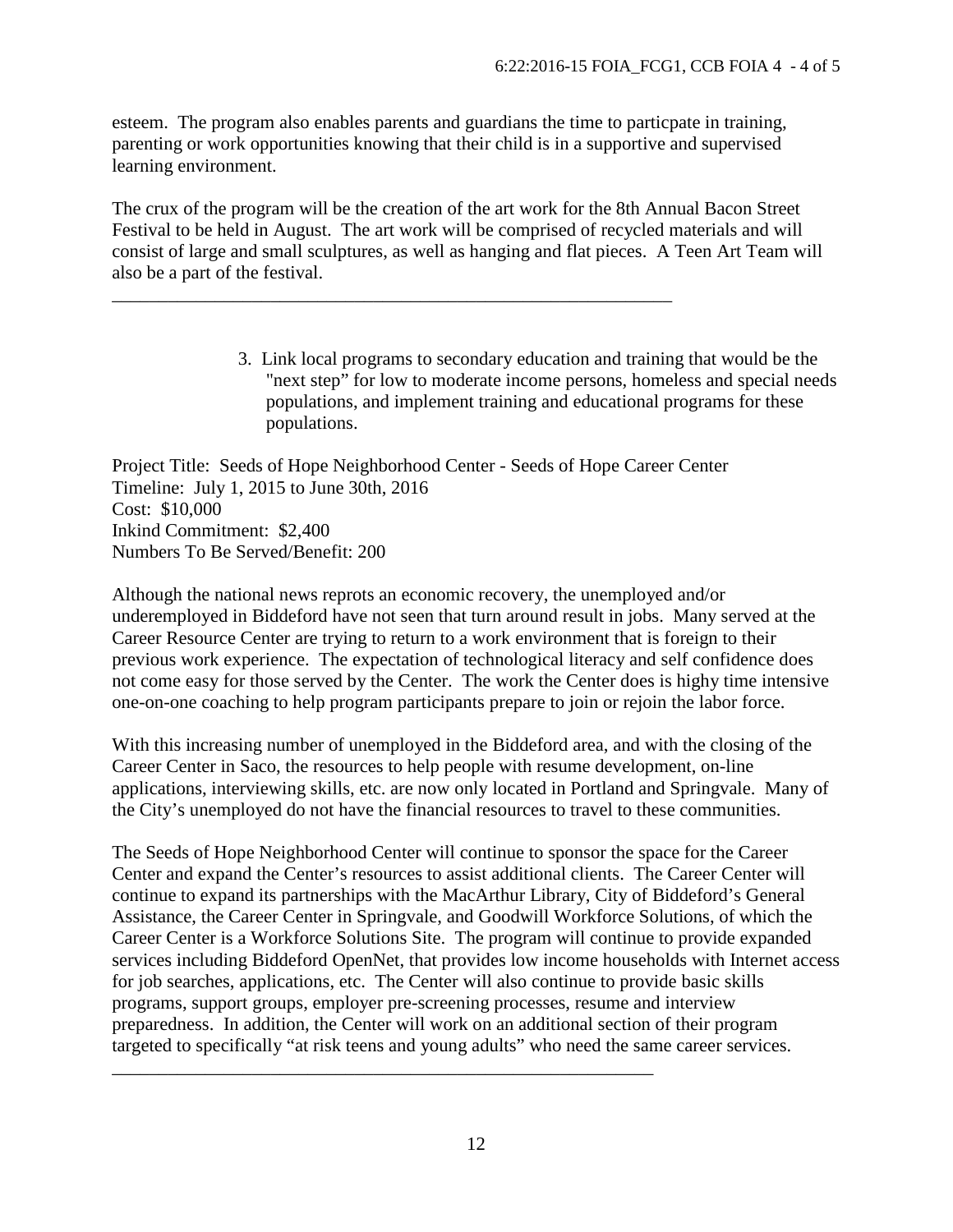Project Title: MaineWay Inc. - Representative Payee Program Timeline: July 1, 2015 to June  $30<sup>th</sup>$ , 2016 Cost: \$16,000 Inkind Commitment: \$10,000 Numbers To Be Served/Benefit: 225

The Representative Payee Program will be expanded in Year 3 to serve additional clients. The program is implemented by The MaineWay Inc., a transitional housing entity in Biddeford. This service will work with additional LMI clients who receive SSDI and/or SSI. The program will also work with additional seniors who have been seeking the program's assistance. In addition, the program will expand to assist an increasing number of working people and families, whose income makes it difficult to make ends meet.

Generally clients come to or seek housing with finances in a state of disarray or they are often severely behind in rent payments, or have been served with an eviction notice and CMP disconnection notices. The MaineWay will continue to work with landlords and CMP to develop a plan to bring payments current and provide stable housing for clients. The MaineWay also develops a financial agreement with the client and works with Social Security to maintain the client's benefits if they have these. Clients in the program will learn budgeting skills and will be encouraged to access community and other social services. The goal will be to help additional clients attain self-sufficiency in handling finances and to help clients to develop and/or recognize skills for employment opportunities. The MaineWay will work closely with the Biddeford Housing Authority to assist clients that may be seeking housing in the City's Housing Program projects and MaineWay transitional housing services.

The MaineWay, Inc. will also be continuing the previous year's efforts with Biddeford General Assistance Office clients. This is an effective way to minimize the impact that clients have on the General Assistance budget by reducing the total amount that General Assistance provides to them. This is and will continue to be accomplished by working with program participants to assist them in effectively and efficiently managing their resources and benefits.

Project Title: ENGINE – Maine FabLab / Design Apprenticeship Program Timeline: July 1, 2014 to June  $30<sup>th</sup>$ , 2015 Cost: \$4,000 Inkind Commitment: \$2,000 Numbers To Be Served/Benefit: 10

\_\_\_\_\_\_\_\_\_\_\_\_\_\_\_\_\_\_\_\_\_\_\_\_\_\_\_\_\_\_\_\_\_\_\_\_\_\_\_\_\_\_\_\_\_\_\_\_\_\_\_\_\_\_\_\_\_\_\_\_

ENGINE will expand its Design Apprenticeship Program that will introduce the concept of 3D design and digital machining as part of ENGINE'S Maine FabLab Program. The Design Apprenticeship Program will engage 10 students from the local public schools (K-8), Biddeford Center of Technology, universities, and community colleges, and others, in learning 3D design and fabrication. As a City with a strong manufacturing sector, it is important that Biddeford's youth be prepared for the innovative technologies of the future with this 12-week program.

Fab labs are small, community-based workshops that give members of the public, from students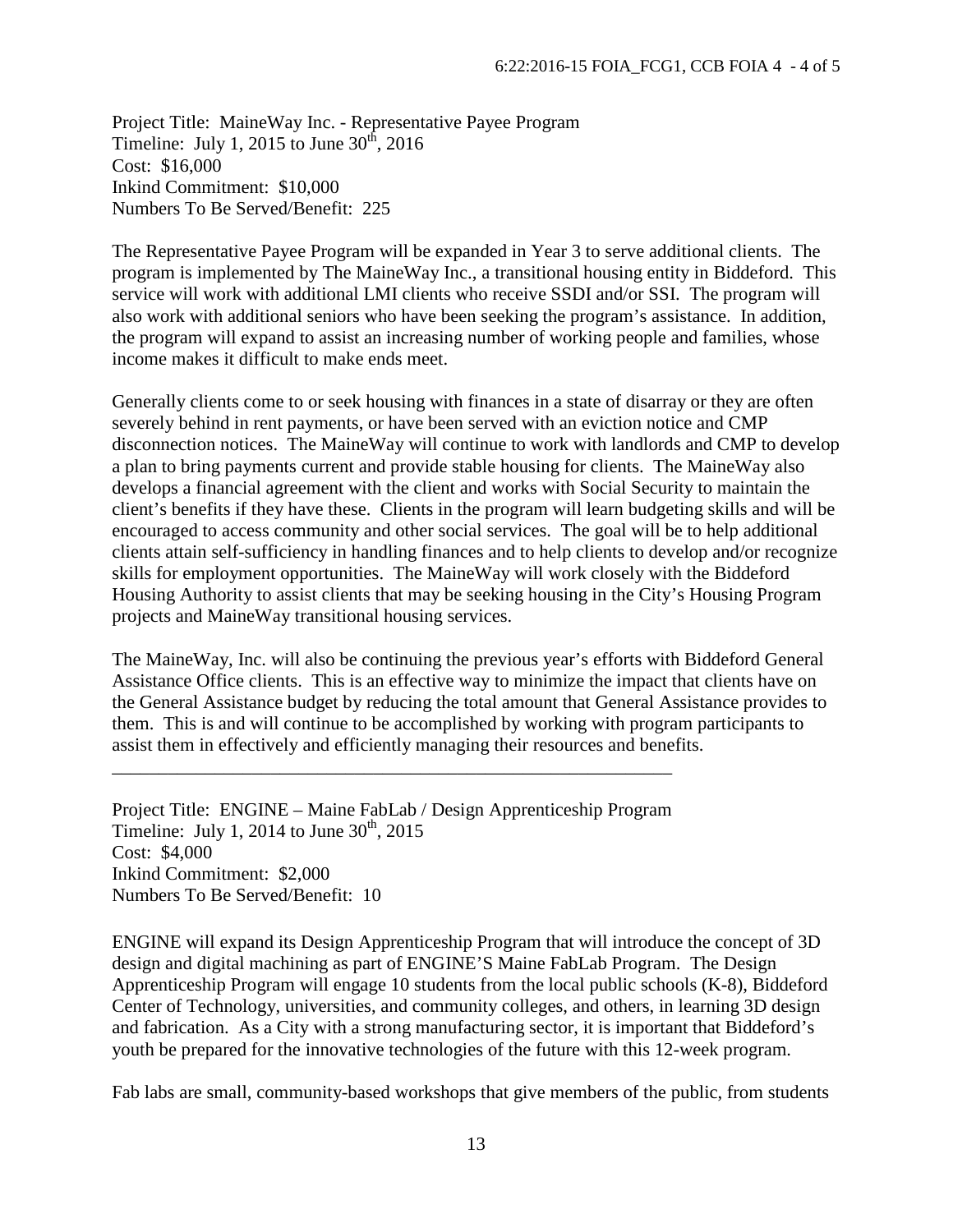to small businesses, access to educational resources and high-tech equipment that can design, develop, and create new products. This Fab Lab Program is focused on additional Biddeford youth who will be introduced to new vocations through project based learning. There is a national initiative to create a network of community based Fab Labs and Biddeford may be positioned to be the first in southern Maine.

The FabLab Program will continue to provide scholarships to six low to moderate income students for the 12 week program. The class will be held after-school from 3:30-5:30 for two hours, one day a week and will be comprised of 3D modeling for printing, graphic design, illustration, and other practical trade courses, including utilizing Khan Academy and Skillshare online courses with in-person mentorship/instruction. It is the goal of this pilot program to introduce Biddeford youth to new technology in manufacturing, while perking the interest of Biddeford's manufacturing sector.

The program will develop curriculum for  $2<sup>nd</sup>$  through  $4<sup>th</sup>$  year high school students and will seek approval for actual credit by the school system. The curriculum will be designed to follow the high school participants from Grade 9 through to graduation with curriculum that advances for each year of school. The program intends to create a pipeline to keep students engaged throughout their high school careers. After the curriculum is approved ENGINE will implement the curriculum. After one year, ENGINE will coordinate portfolio reviews and mentorship/internship opportunities for program participants up until graduation. ENGINE will pair participants with other working professionals in the field.

Project Title: Learning Works – Graffiti Busters Program Timeline: July 1, 2014 to June  $30<sup>th</sup>$ , 2015 Cost: \$15,564 Inkind Commitment: \$17,500 Numbers To Be Served/Benefit: 30

\_\_\_\_\_\_\_\_\_\_\_\_\_\_\_\_\_\_\_\_\_\_\_\_\_\_\_\_\_\_\_\_\_\_\_\_\_\_\_\_\_\_\_\_\_\_\_\_\_\_\_\_\_\_\_\_\_

Learning Works will expand its youth mentoring and skill building program called Graffiti Busters to serve 30 additional Biddeford youths. The program provides an opportunity for low to moderate income youth with mandated community service to meet their obligations by involving them in activities that teach them work readiness skills that provide the groundwork for future employment. This program mentors low-income and at-risk youth on many fronts; community rehabilitation and socialization; skill and competency building; basic knowledge of job site safety and OSHA standards, and; the value of public service. In addition to being trained in competency skills, the program works with businesses and homeowners to remove unsightly graffiti from buildings. In the current program year, the program has removed 1,290 square feet of graffiti and 5,000 is the goal. Learning Works will direct the program and continue to act as a liaison between property owners, program participants and other referral sources. These referral sources include: Youth Build Biddeford, Targeted Case Managers, Biddeford School Department, and Juvenile Community Corrections Officers.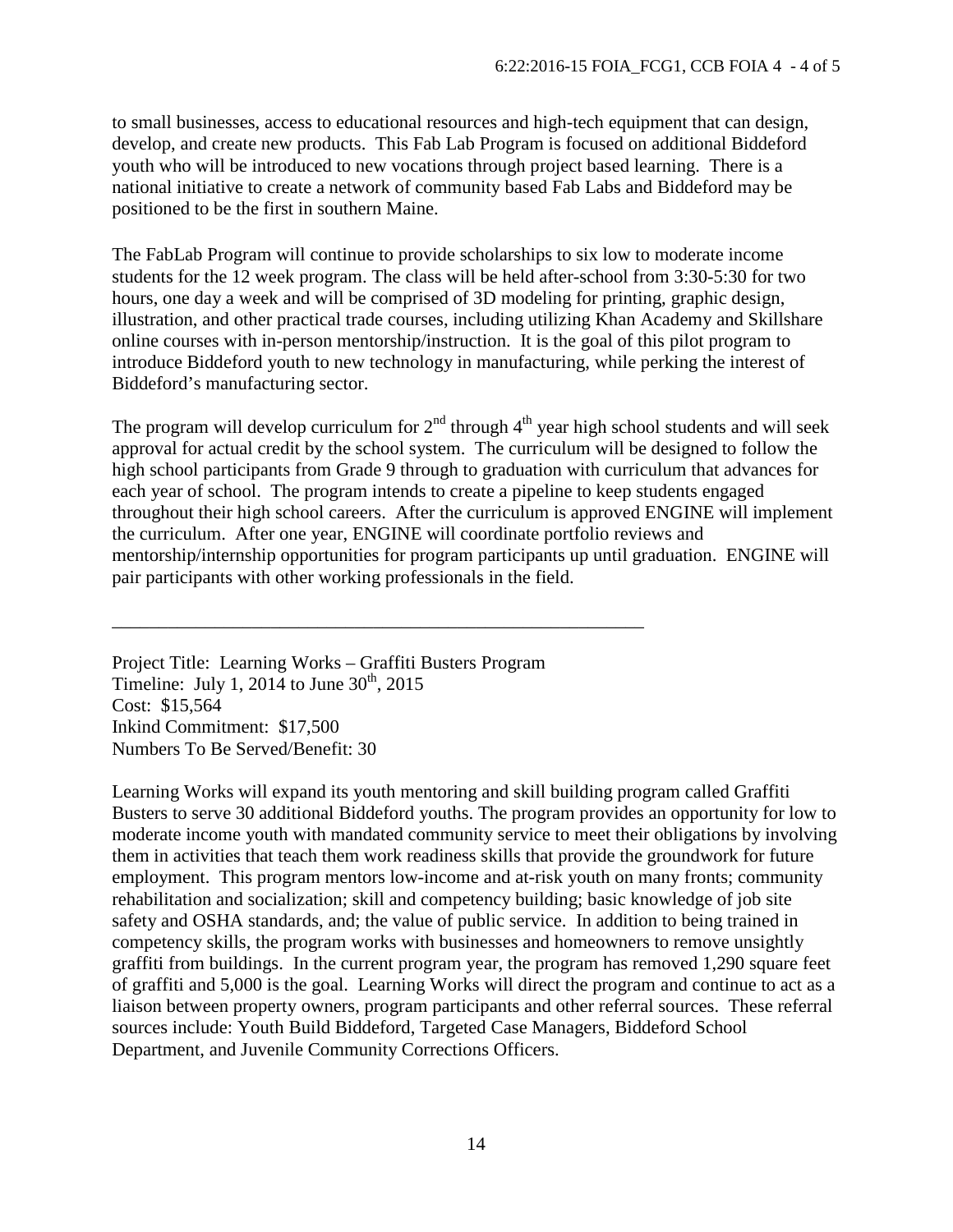## **Housing**

**Priority 2** - To provide a strategy to meet the increasing need for transitional to affordable and supportive housing.

HUD OBJECTIVE – PROVIDING DECENT HOUSING Outcome – Improving availability or accessibility of units

- Objective 1 Increase the supply of safe and adequate affordable housing for low to moderate income persons.
	- Actions: 1. Consider making the City's "surplus" and/or tax acquired real estate available for the development of affordable housing.
		- 3. In partnership with other public/private parties, explore the adaptive re-use and redevelopment of non-residential properties, e.g. mills, churches, etc. into affordable housing.
		- 4. Consider and implement when feasible combinations of housing and community space that support LMI neighborhoods and enhance opportunities for housing occupants.
- Objective 2 Preserve and upgrade the City's housing stock serving low to moderate income persons.
	- Actions: 2. Consider acquisition an demolition of blighted properties for construction of new housing when applicable.
		- 5. Undertake a systematic and concentrated program of code enforcement to ensure life safety standards are met and to prevent blighting influences on neighborhoods.
		- 6. Encourage participation by landlords in the Biddeford Landlords Association and encourage partnerships that provide resources for landlords and tenants.

Objective 3 - Increase opportunities for homeownership for low and moderate income persons.

 Actions: 1. Consider a partnership with other public/private organizations to pool resources to help finance home ownership, e.g. down payments, loan assistance, mortgage interest rate write-downs, and other financing mechanisms.